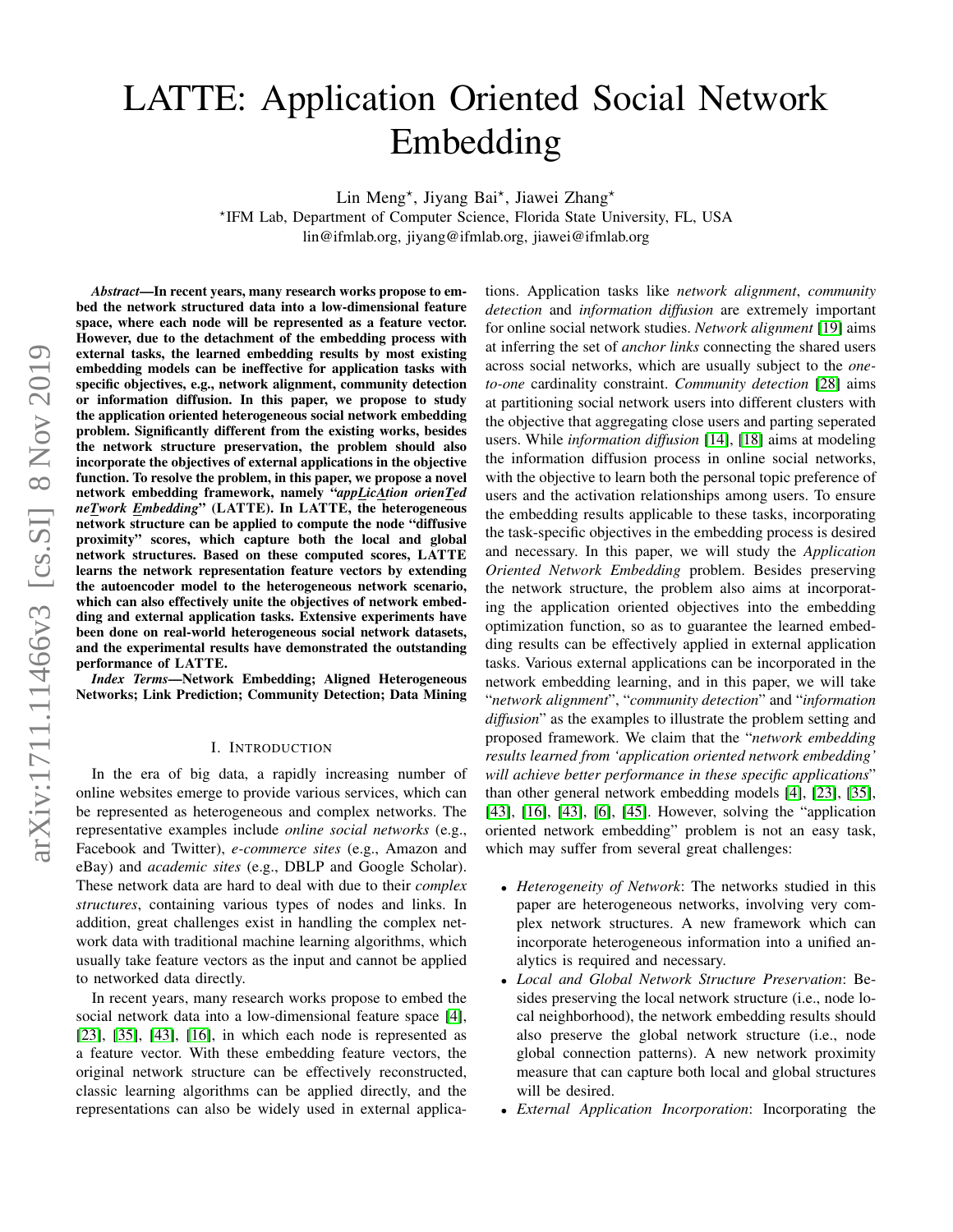external application tasks in the network embedding is the main objective in this paper. How to effectively incorporate the external application tasks in the network representation learning is still an open question by this context so far.

To resolve the above challenges, we propose a novel network embedding framework, namely "*appLicAtion orienTed neTwork Embedding*" (LATTE). Based on the heterogeneous networks, LATTE computes the node closeness scores based on a new measure named "*diffusive proximity*", which can be generalized to capture node  $n_{th}$ -order proximity ( $n \in$  $\{1, 2, \dots, \infty\}$  effectively. LATTE learns the network representation feature vectors based on the "*Collective Autoencoder*" model, which can effectively integrate the objective functions of both network embedding and external application tasks. We will apply LATTE on the network embedding tasks for three different application problems, including *network alignment*, *community detection* and *information diffusion* respectively.

# II. TERMINOLOGY DEFINITION AND PROBLEM FORMULATION

In this section, we will introduce the definitions of several important concepts used in this paper, and provide the formulation of the studied problem.

## *A. Notations*

In the following sections, we will use the lower case letters  $(e.g., x)$  to represent scalars, lower case bold letters  $(e.g., x)$  to denote column vectors, bold-face upper case letters (e.g., X) to denote matrices, and upper case calligraphic letters (e.g.,  $X$ ) to denote sets. We use  $X(i,:)$  and  $X(:, j)$  to represent  $i_{th}$ row and  $j_{th}$  column of matrix **X** respectively.  $X(i, j)$  or  $X_{i,j}$ denotes the  $(i_{th}, j_{th})$  of **X**. We use  $\mathbf{X}^{\top}$  and  $\mathbf{x}^{\top}$  to represent the transpose of matrix X and vector x. For vector x, we represent its  $\hat{L}_p$ -norm as  $\|\mathbf{x}\|_p = (\sum_i |x_i|^p)^{\frac{1}{p}}$ . The Frobenius norm of matrix **X** can be represented as  $||\mathbf{X}||_F = (\sum_{i,j} X_{i,j}^2)^{\frac{1}{2}}$ . The element-wise product of vectors  $x$  and  $y$  of the same dimension is represented as  $x \odot y$ , while the element-wise product of matrices **X** and **Y** is denoted as  $X \odot Y$ . Notation  $\text{Tr}(\mathbf{X})$  denotes the trace of matrix **X**.

## *B. Terminology Definition*

We will study the *heterogeneous social networks* in this paper, which includes a group of profile/textual content information for the nodes besides social connections. Formally, we can represent the studied heterogeneous social network as  $G = (\mathcal{V}, \mathcal{E})$ , involving the node and edge sets V and  $\mathcal E$ respectively. To be more specific, we will take the Twitter and Foursquare social networks as examples to illustrate the network setting. In the Twitter network, for the user node, we can have their basic *profile* information, including the *user full name*, *hometown*, etc. Meanwhile, for the post node in the studied network, their information covers *textual content*, *location checkins* and *timestamps* contained in the posts. To study the application oriented network embedding problem, we first introduce several key definitions used in three tasks. Definition 1 (Aligned Social Networks): Formally, the n *aligned social networks* can be represented as  $G =$  $((G^{(1)},\cdots,G^{(n)}),(\mathcal{A}^{(1,2)},\cdots,\mathcal{A}^{(n-1,n)})),$ where  $G^{(1)}, \cdots, G^{(n)}$  denote the *n* social networks and  $\mathcal{A}^{(i,j)}, i, j \in \{1, 2, \cdots, n\}, i < j$  denotes the anchor link set between networks  $G^{(i)}$  and  $G^{(j)}$ . In this paper, we will take a pair of aligned networks, i.e.,  $G = ((G^{(1)}, G^{(2)}), (A^{(1,2)}))$ as an example to illustrate the application problem settings.

**Definition 2** (Social Community): Given the user set  $U$  in a social network, its *social community* structure can be represented as  $C = \{U_1, U_2, \cdots, U_k\}$ , where  $U_i \cap U_j = \emptyset, \forall i, j \in$  $\{1, 2, \cdots, k\} \wedge i \neq j$ , and  $\bigcup_{i=1}^{k} \mathcal{U}_i = \mathcal{U}$ .

**Definition 3** (Infected Network): Formally, let  $O$  denote the set of topics propagated in the network. Given a certain topic  $o_i \in \mathcal{O}$ , its diffusion process in network G can be represented as the *infected network*  $G_{o_i} = (\mathcal{U}_{o_i}, \mathcal{E}_{o_i})$  involving activated users  $U_{o_i} \subset U$  and diffusion channels among users  $\mathcal{E}_{o_i} \subset$  $\mathcal{U} \times \mathcal{U}$ .  $\mathcal{E}_{o_i}$  is not necessarily a subset of link set  $\mathcal{E}$  in network G, and  $(u_i, u_j) \in \mathcal{E}_{o_i}$  iff  $u_i$  activates  $u_j$  via an indirect channel in the diffusion process of topic  $o_i$ .

#### *C. Problem Statement*

The *application oriented social network embedding* problem studied in this paper aims at learning a mapping function  $f: \mathcal{U} \to \mathbb{R}^d$  to project the user nodes in the network to a feature space of dimension d. Three objectives are covered in learning the mapping f: (1) the if *network alignment* is the oriented application task, structure between networks, i.e., the set of known anchor links in set  $\mathcal{A}^{(1,2)}$  between networks  $G^{(1)}$ and  $G^{2}$ , (2) the social community structure of the network, i.e.,  $C = \{U_1, U_2, \cdots, U_k\}$ , if *community detection* is the oriented application task, and (3) the information diffusion process in the network, i.e., the infected networks  $G_{o_i}$  =  $(\mathcal{U}_{o_i}, \mathcal{E}_{o_i}), \forall o_i \in \mathcal{O}$ , if *information diffusion* is the oriented application task.

## III. PROPOSED METHOD

In this paper, we will propose a novel network embedding model LATTE to learn the embedding feature vectors of nodes in online social networks, which can fuse the heterogeneous social network information in the learned feature representations and capture both local and global network structure. Furthermore, LATTE is also an easily extensible embedding model, where the objectives of external application tasks can be incorporated in the embedding process seamlessly.

#### *A. Heterogeneous Social Network Embedding Model*

Slightly different from the embedding problems of other types of data, like images or text, the nodes in networks are extensively connected, which will create extra constraints on the embedding feature vectors of the nodes learned from the raw input information, i.e., strongly connected nodes have similar representations. In this part, we will provide the descriptions of the raw features extracted from the heterogeneous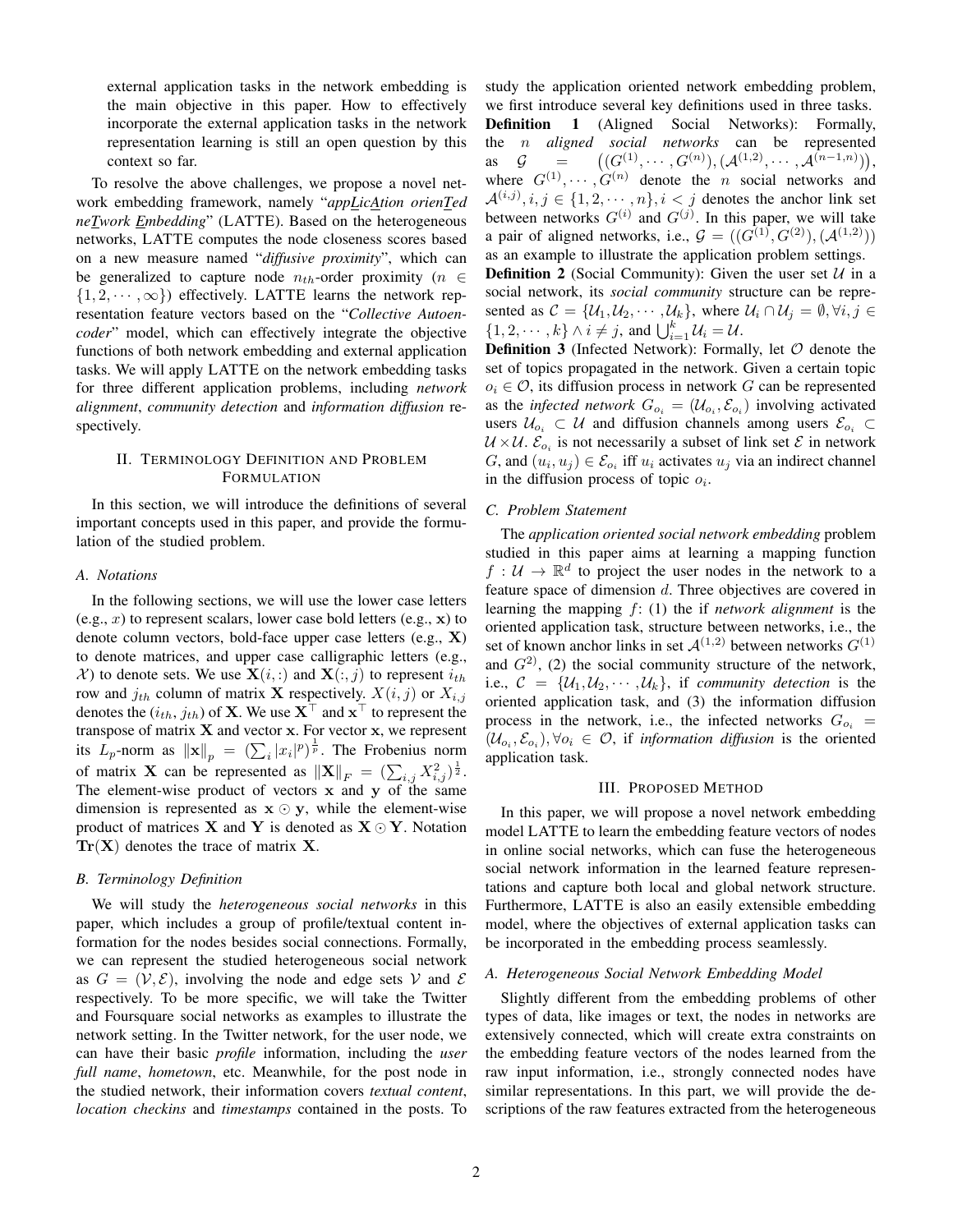network, and the isolated embedding model. The "*Collective Autoencoder*" model and the "proximity constraints" will be introduced in Section [III-B](#page-2-0) in detail.

Based on the diverse profiles, textual content, location check-ins, active timestamps information about the nodes in social networks, a set of raw features can be extracted for them in the social networks. Here, we will take the user node as an example to illustrate the raw feature extraction process. User's profile covers basic information about the user, including his/her name, gender, age and hometown. We propose to represent the profile information of user  $u_i \in U$ as a raw feature vector  $\mathbf{x}_i^p = [\mathbf{x}_i^{p,n}, \mathbf{x}_i^{p,q}, x_i^{p,n}, \mathbf{x}_i^{p,h}]$ . Except feature  $x_i^{p,a}$ , which is an integer indicating the user age, the remaining entries are all represented in a way similar to "bagof-word". For instance, for the user's hometown information, the hometown locations of all users are listed first, and the entry  $x_i^{p,h}(j)$  has value 1 iff the  $j_{th}$  location is  $u_i$ 's hometown, otherwise it will be 0. It is similar to the feature vectors  $\mathbf{x}_{i}^{p,n}, \mathbf{x}_{i}^{p,g}$  about user's name and gender information as well as the other types of nodes (e.g., the posts) in the networks, for which a set of raw features can be obtained as well. These extracted raw features are usually of a large dimension, which will be fed into the model to be introduced in the following subsection to learn the embedding representations of users and posts respectively.

<span id="page-2-1"></span>*1) Raw Feature Embedding with Autoencoder Model:* Auto-encoder is an unsupervised neural network model, which projects the user/post nodes (from the original feature representations) into a low-dimensional feature space via a series of non-linear mappings. Auto-encoder model involves two steps: encoder and decoder. The encoder part projects the original feature vectors to the objective feature space, while the decoder step recovers the latent feature representation to a reconstruction space. In the auto-encoder model, we generally need to ensure that the original feature representations of user/post nodes should be close to the reconstructed feature representations. Formally, let  $x_i$  represent the extracted feature vector for node  $v_i \in V$ . Generally, feature vector  $x_i$  covers almost all the information we can obtain about the nodes, including "who" the user is, "where", "when" and "what" the users and posts are about. Via o layers of projections, we can represent  $y_i^1, y_i^2, \cdots, y_i^o$  as the latent feature representation of the node at hidden layers  $1, 2, \dots, o$  in the encoder step, the encoding result in the objective feature space can be represented as  $z_i \in \mathbb{R}^d$  with dimension d. Formally, the relationship between these variables can be represented with the following equations:

$$
\begin{cases}\n\mathbf{y}_i^1 = \sigma(\mathbf{W}^1 \mathbf{x}_i + \mathbf{b}^1), \\
\mathbf{y}_i^k = \sigma(\mathbf{W}^k \mathbf{y}_i^{k-1} + \mathbf{b}^k), \forall k \in \{2, 3, \cdots, o\}, \\
\mathbf{z}_i = \sigma(\mathbf{W}^{o+1} \mathbf{y}_i^o + \mathbf{b}^{o+1}).\n\end{cases}
$$

Meanwhile, in the decoder step, the input will be the latent feature vector  $z_i$  (i.e., the output of the encoder step), and the final output will be the reconstructed vector  $\hat{\mathbf{x}}_i$ . The latent feature vectors at each hidden layer can be represented

as  $\hat{\mathbf{y}}_i^o, \hat{\mathbf{y}}_i^{o-1}, \cdots, \hat{\mathbf{y}}_i^1$ . The relationship among these vector variables can be denoted as

$$
\begin{cases}\n\hat{\mathbf{y}}_i^o = \sigma(\hat{\mathbf{W}}^{o+1}\mathbf{z}_i + \hat{\mathbf{b}}^{o+1}), \\
\hat{\mathbf{y}}_i^{k-1} = \sigma(\hat{\mathbf{W}}^k\hat{\mathbf{y}}_i^k + \hat{\mathbf{b}}^k), \forall k \in \{2, 3, \cdots, o\}, \\
\hat{\mathbf{x}}_i = \sigma(\hat{\mathbf{W}}^1\hat{\mathbf{y}}_i^1 + \hat{\mathbf{b}}^1).\n\end{cases}
$$

The objective of the auto-encoder model is to minimize the differences between the original feature vector  $x_i$  and the reconstructed feature vector  $\hat{\mathbf{x}}_i$  of all the nodes in the network. Different from the traditional autoencoder model, to avoid trivial solutions, we propose to add a mask vector  $c_i$ in counting the introduced loss. In addition, to simplify the model parameter setting, we assume the user and post node embedding models will share the same set of parameters, and we will not differentiate the node types at this step. Formally, the embedding loss term can be represented as

$$
\mathcal{L}_a(G) = \sum_{v_i \in \mathcal{V}} ||(\mathbf{x}_i - \hat{\mathbf{x}}_i) \odot \mathbf{c}_i||_2^2.
$$

Here, vector  $c_i$  is the weight vector corresponding to feature vector  $x_i$  of node  $v_i$  [\[48\]](#page-10-0).

#### <span id="page-2-0"></span>*B. Collective Network Embedding Model*

Different from the embedding problems studied for data instances which are independent of each other, the embedding process of nodes in online social networks are actually strongly correlated. Such correlations can be effectively quantified with the  $n_{th}$ -order *diffusive network proximity* measure computed based on the heterogeneous network structure.

*1) Diffusive Network Proximity:* For the users who are close, like connected by friendship links or have replied to the same posts, they tend to be closer in the feature space. Such a closeness will "constrain" the distribution of their learned embedding feature vectors, in the feature space. It is similar for the post nodes as well. Based on the complex network connections in set  $\mathcal{E}$ , we can represent the connections among nodes as the *adjacency matrix*  $\mathbf{A} \in \{0, 1\}^{|\mathcal{V}| \times |\mathcal{V}|}$ . Entry  $A(i, j) = 1$  iff  $(v_i, v_j) \in \mathcal{E}$   $(v_i, v_j \in \mathcal{V})$ ; otherwise,  $A(i, j)$ will be filled with value 0 instead. The adjacency matrix is also called the *network local proximity* matrix in this paper.

Meanwhile, for the node pairs who are not connected by existing links, i.e., those corresponding to the 0 entries in matrix A, determining their closeness is a big challenging. So far, lots of network embedding models cannot handle these unconnected nodes well and will project them to random regions. Nowadays, some works propose the 2nd-order proximity for the closeness calculation based on 2-hop connections. However, these methods actually didn't solve the problem, as they still cannot figure out the closeness for the nodes which are not connected by either 1-hop or 2-hop connections. In this paper, we propose the "diffusive proximity" concept to help calculate the closeness of node pairs via literally ∞-order connections, namely the *network global proximity*. Based on the adjacency matrix A, we introduce the normalized transition matrix **B**, whose  $(i_{th}, j_{th})$  entry denotes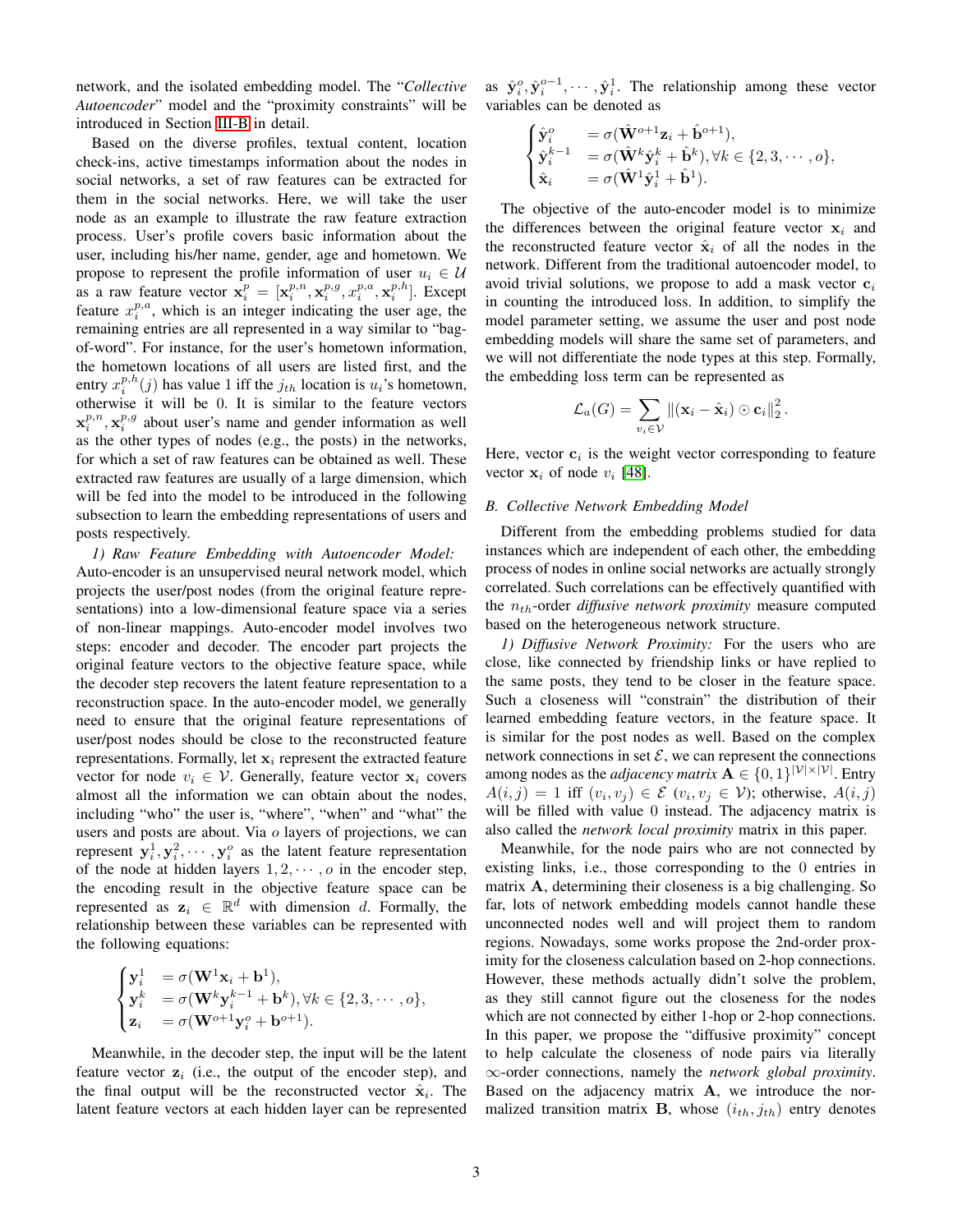$B(i, j) = \frac{A(i, j)}{\sqrt{\sum |V| A(i, j)}}$  $\sum_{i=1}^{|\mathcal{V}|} A(i,j) \sqrt{\sum_{j=1}^{|\mathcal{V}|} A(i,j)}$  $\frac{1}{\sqrt{1-\frac{1}{2}}}\$ . Formally, matrix **B** can be formally represented as

$$
\mathbf{B} = \mathbf{D}^{-\frac{1}{2}} \mathbf{A} (\mathbf{D}^\top)^{-\frac{1}{2}},
$$

where **D** is the corresponding diagonal matrix of **A**. For symmetric matrix A, the normalized matrix B will still be symmetric, and information in matrix B denotes the normalized  $1_{st}$ -order local network proximity.

By multiplying the original adjacency matrix A with itself again, the resulting matrix contains the number of paths between node pairs via 2-hops. By following such an intuition, based on the normalized transition matrix, we can obtain the  $2_{nd}$ -order *proximity matrix*  $B_2 = (B)^2$ , as well as the  $n_{th}$ order *proximity matrix*  $\mathbf{B}_n = (\mathbf{B})^n$ . Meanwhile, different types of nodes and links have the different impact in steering the closeness among the nodes, which can be resolved by assigning the paths via different types of nodes with different weights. In this paper, to simplify the model settings, we will treat different node and link types equally. As  $n$  increases, the proximity scores contained in  $B_n$  can capture broader network global information, which may also converge to a stable state. In this paper, the resulting matrix  $B_{\overline{n}}$  will be used as the *network global proximity matrix*. For a social network, it is easy to abtain the network global proximity matrix with a small  $n$  due to the achievement of social science.

Formally, based on the learned embedding representations in  $\{z_i\}_{i \in \mathcal{V}}$ , with the autoencoder model introduced in the previous subsection, the potential connection probability between node pair  $(v_i, v_j)$  can be modeled as

$$
p(v_i, v_j) = \frac{1}{1 + \exp(-\mathbf{z}_i^{\top} \cdot \mathbf{z}_j)}
$$

.

Here, the closer  $z_i$  and  $z_j$  are in the embedding feature space, the larger will the probability term  $p(v_i, v_j)$  will be. Meanwhile, by modeling the computed  $n_{th}$ -order  $network$ global proximity matrix  $\mathbf{B}_n$ , for the node pair  $(v_i, v_j)$ , their connection probability can be effectively represented as value  $\hat{p}(v_i, v_j) = B_n(i, j)$ . In this paper, we propose to introduce a "constraint" on the node representations in the feature space based on the proximity matrix  $B_n$ , based on the KLdivergence between distributions  $p(\cdot, \cdot)$  and  $\hat{p}(\cdot, \cdot)$  as follows:

$$
\mathcal{L}_n(G) = -\sum_{v_i \in \mathcal{V}} \sum_{v_j \in \mathcal{V}, v_i \neq v_j} B_n(i,j) \log p(v_i, v_j).
$$

*2) Collective Heterogeneous Social Network Embedding Objective Function:* According to the above descriptions, by adding the loss function introduced in embedding the heterogeneous social information together with the *network proximity* preservation terms, we can represent the objective function for *collective heterogeneous social network embedding* as

$$
\mathcal{L}_e(G) = \mathcal{L}_a(G) + \sum_{n=1}^{\bar{n}} \alpha_n \cdot \mathcal{L}_n(G) + \theta \cdot \mathcal{L}_{reg},
$$

where  $\mathcal{L}_{reg} = \sum_{k=1}^{o} (||\mathbf{W}^k||)$ 2  $\frac{2}{F} + \left\| \hat{\mathbf{W}}^{k} \right\|$ 2  $\binom{F}{F}$  denotes the regularization term of variables of the LATTE model and  $\alpha_n$  is the weight of the loss term corresponding to  $\mathbf{B}_n$ . By solving the above function, we can learn the LATTE model, as well as obtaining the embedding feature vectors of all nodes in the network, which captures *diverse social information* and *network proximity* from the  $1_{st}$  order to the  $n_{th}$  order.

#### *C. Task Oriented Network Embedding*

In the previous subsections, we have introduced the general network embedding model for heterogeneous social networks, which is very extensible and can effectively incorporate the external application objectives, e.g., *network alignment*, *community detection* and *information diffusion*.

*1) Application Task 1: Network Alignment:* The online social network alignment problem aims at inferring anchor links for shared users in multiple networks, which can be modeled as a binary-classification problem. Formally, Given a pair of aligned social networks  $G^{(1)}$  and  $G^{(2)}$ , we can represent the sets of potential and partially observed anchor links between them as  $\mathcal{L} = \mathcal{U}^{(1)} \times \mathcal{U}^{(2)}$  and  $\mathcal{A}^{(1,2)} \subset \mathcal{L}$ respectively (where  $\mathcal{U}^{(1)}$  and  $\mathcal{U}^{(2)}$  denote the user sets in these two networks respectively). Based on the observed anchor link set  $\mathcal{A}^{(1,2)}$ , the network alignment task aims to learn a mapping  $f: \mathcal{L} \to \mathcal{Y}$  to infer the labels of all the links in the set  $\mathcal{L}$ , where  $Y$  is the pre-deifined label space  $\{0, 1\}$ . In other words, all the links in set  $A^{(1,2)}$  will be labeled as positive, while those in set  $\mathcal L$  will be unlabeled instead, involving a mixture of both positive and negative instances. However, different from traditional classification problem, there exists an inherent *one-to-one* cardinality constraint on the anchor links [\[47\]](#page-10-1). In this paper, we will follow the existing research works on network alignment [\[51\]](#page-10-2), and adopt a linear model to infer the potential labels of anchor link instances based on their feature representations. In the case where the instances are not linearly separable, advanced methods like *kernel tricks* [\[15\]](#page-9-11) can be adopted to project the data instances into a high-dimensional feature space. By concatenating the learned embedding feature vectors of user nodes across networks, we can represent the features extracted for the anchor links as matrix  $\mathbf{X} \in \mathbb{R}^{|\mathcal{L}| \times 2d}$ (d denotes the learned embedding feature vector dimension). Meanwhile, the (potential) labels of all the anchor links in set  $L$  can be represented as vector y ∈ {0, 1}<sup>|L|</sup>. To accomplish our constraint, we treat the network alignment task like a PU problem (*i.e.* Positive and Unlabeled problem). We can represent the introduced loss on the network alignment task by using the linear model as

$$
||\mathbf{X}\mathbf{w}-\mathbf{y}||_2^2,
$$

where w denotes the model feature weight variable vector. Now, considering *one-to-one* cardinarity constraint in predicting anchor links, we model it as node degree constraint. Formally, we can define the network alignment task objective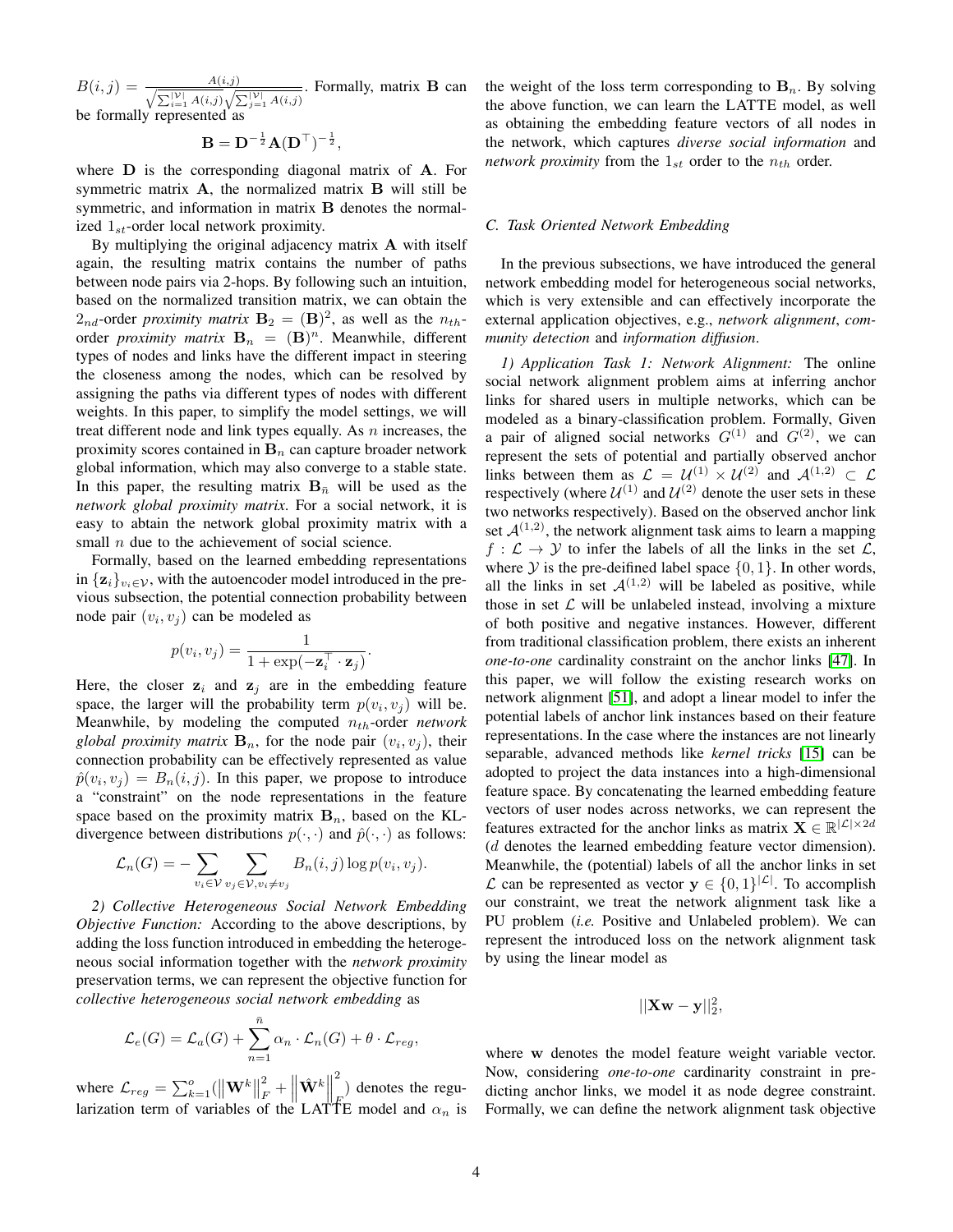function to be

$$
\mathcal{L}_{t}(G) = \min_{\mathbf{w}, \mathbf{y}} \frac{1}{2} \cdot ||\mathbf{w}||_{2}^{2} + \frac{k}{2} \cdot ||\mathbf{X}\mathbf{w} - \mathbf{y}||_{2}^{2},
$$
\ns.t. 
$$
\mathbf{y} \in \{0, 1\}^{|\mathcal{L}|}, y_{i,j} = 1, \forall (u_{i}^{(1)}, u_{j}^{(2)}) \in \mathcal{A}^{(1,2)},
$$
\n
$$
0 \le \sum_{u_{i}^{(1)} \in \mathcal{U}^{(1)}} y_{i,j} \le 1, \forall u_{j}^{(2)} \in \mathcal{U}^{(2)},
$$
\n
$$
0 \le \sum_{u_{j}^{(2)} \in \mathcal{U}^{(2)}} y_{i,j} \le 1, \forall u_{i}^{(1)} \in \mathcal{U}^{(1)},
$$

where  $||\mathbf{w}||_2^2$  denotes the regularization term on the model variable. Parameter  $k$  is the scalar used to adjust the weight of the loss term. The objective function  $\mathcal{L}_t(G)$  above is actually a NP-hard problem. Here, we will use an two-pharse algorithm proposed in [\[47\]](#page-10-1) to get the approximated results.

*2) Application Task 2: Community Detection:* Users in online social networks can be divided into a set of communities, where users with frequent social interactions should belong to the same community. Based on user social connections, users' social interaction frequency can be effectively quantified as the social adjacency matrix  $\mathbf{A}_u \in \mathbb{R}^{|\mathcal{U}| \times |\mathcal{U}|}$ . Given the network G with user set U, let  $C = \{U_1, U_2, \dots, U_k\}$  be the k disjoint social communities detected from the online social network G. The quality of the detected community can be measured with various metric, like *normalized cut* [\[39\]](#page-9-12).

Based on the embedding model introduced in Section [III-B,](#page-2-0) let the latent representation vectors  $z_i \in \mathbb{R}^k$  denote the confidence scores for user  $u_i$  belonging to the k communities. Such community belonging indicator vectors can be organized as matrix  $\mathbf{Z} = [\mathbf{z}_1^\top, \mathbf{z}_2^\top, \cdots, \mathbf{z}_{|\mathcal{U}|}^\top]^\top \in \mathbb{R}^{|\mathcal{U}| \times k}$ . With matrix Z, the normalized-cut based community detection objective function can be formally rewritten as

$$
\text{N-Cut}(\mathcal{C}; \mathbf{A}_u) = \frac{1}{2} \text{Tr}(\mathbf{Z}^\top \mathbf{L}_{\mathbf{A}_u} \mathbf{Z}),
$$

where  $\mathbf{L}_{\mathbf{A}_u} = \mathbf{D}_{\mathbf{A}_u} - \mathbf{A}_u$  denotes the Laplacian matrix corresponding to social adjacency matrix  $A_u$  and diagonal  $\mathbf{D}_{\mathbf{A}_u}$  contains value  $D_{\mathbf{A}_u}(i, i) = \sum_{j=1}^{|U|} A_u(i, j)$  on its diagonal. Furthermore, to avoid partitioning user nodes into multiple communities simultaneously, an orthonormal constraint is added to the indicator matrix **Z**, i.e.,  $\mathbf{Z}^{\top} \mathbf{Z} = \mathbf{I}$ . Such an orthonormal constraint renders the function extremely hard to solve, since the orthogonality constraints can lead to many local minimizers and, in particular, some of such orthonormalconstrained optimization problems in special forms are NPhard. In this paper, we propose to relax the orthonormal constraint by replacing it with an orthonormal loss term  $\left\| \mathbf{Z}^\top \mathbf{Z} - \mathbf{I} \right\|$  $\tilde{2}$  $\int_F$  with a large weight instead. Therefore, the objective function for community detection application task can be formally represented as

$$
\mathcal{L}_t(G) = \frac{1}{2} \text{Tr}(\mathbf{Z}^\top \mathbf{L}_{\mathbf{A}_u} \mathbf{Z}) + \beta \cdot \left\| \mathbf{Z}^\top \mathbf{Z} - \mathbf{I} \right\|_F^2
$$

where  $\beta$  denotes the weight (with a large value) of the loss term corresponding to the orthonormal constraint.

*3) Application Task 3: Information Diffusion:* Via the users' social interactions, information can diffuse from the initiators to other users in the network. For each topic  $o_i \in \mathcal{O}$ , its diffusion and infection trace can be outlined as the infected network  $G_{o_i}$ . Generally, for the users who have been activated by the same topics frequently, they tend to have closer preference and interest, which can be indicated from their learned embedding feature vectors in LATTE. Given a user pair  $u_j$ ,  $u_k$  in  $G_{o_i}$ , their relationship be categorized as the following four cases: (1)  $u_j, u_k \in \mathcal{U}_{o_i} \wedge (u_j, u_k) \in \mathcal{E}_{o_i}$ , (2)  $u_j, u_k \in \mathcal{U}_{o_i} \wedge (u_j, u_k) \notin \mathcal{E}_{o_i}$ , (3)  $u_j \in \mathcal{U}_{o_i} \wedge u_k \notin \mathcal{U}_{o_i}$ , and (4)  $u_j \notin \mathcal{U}_{o_i} \wedge u_k \notin \mathcal{U}_{o_i}$ . Among these 4 cases, we can observe that case (1) indicates the strongest relation between  $u_j$  and  $u_k$ , and then comes case (2), while case (3) denotes  $u_j$  and  $u_k$  have totally different interest in topic  $o_i$ , and case (4) shows no signal about their preference merely based on  $G_{o_i}$ . Let the embedding vector  $z_i$  denote the interest of user  $u_i$  in the network, based on such an intuition, we introduce the following *preference inequality* on embedding vectors:

**Definition 4** (Preference Inequality): Regarding topic  $o_i$ , given the user pairs (1)  $(u_j, u_k) \in \mathcal{E}_{o_i}$ , (2)  $u_j, u_l \in \mathcal{U}_{o_i} \wedge (u_j, u_l) \notin$  $\mathcal{E}_{o_i}$ , (3)  $u_j \in \mathcal{U}_{o_i}$ ,  $u_m \notin \mathcal{U}_{o_i}$ , and (4)  $u_m \notin \mathcal{U}_{o_i}$ ,  $u_n \notin \mathcal{U}_{o_i}$ , we can represent the *preference inequality* about the embedding feature vectors of users  $u_j$ ,  $u_k$ ,  $u_l$ ,  $u_m$  and  $u_n$  as follows:

$$
\|\mathbf{z}_j-\mathbf{z}_k\|_2^2 \leq \|\mathbf{z}_j-\mathbf{z}_l\|_2^2 \leq \|\mathbf{z}_m-\mathbf{z}_n\|_2^2 \leq \|\mathbf{z}_j-\mathbf{z}_m\|_2^2.
$$

Furthermore, based on all the topics in O, a set of *preference inequality* equations can be defined, which will effectively constrain the relative distance of the learned embedding vectors. However, these inequality constraints may also lead to serious computation problems: (1) *infeasible solution* as these constraints significantly shrink the feasible space and may result in no feasible solutions; (2) *high computation cost* as these constraints are very challenging to preserve and will lead to very high computational costs. To overcome these challenges, we propose to relax the above *preference inequality* equations and replace them with the following *preference representation* objective function

$$
\mathcal{L}_{t}(G) = \sum_{o_{i} \in \mathcal{O}} \sum_{u_{j}, u_{k} \in \mathcal{U}} s_{j,k}^{o_{i}} \| \mathbf{z}_{j} - \mathbf{z}_{k} \|_{2}^{2},
$$
\n
$$
\text{where } s_{j,k}^{o_{i}} = \begin{cases} \eta, & \text{if } u_{j}, u_{k} \in \mathcal{U}_{o_{i}} \land (u_{j}, u_{k}) \in \mathcal{E}_{o_{i}},\\ 1, & \text{if } u_{j}, u_{k} \in \mathcal{U}_{o_{i}} \land (u_{j}, u_{k}) \notin \mathcal{E}_{o_{i}},\\ \delta, & \text{if } u_{j} \in \mathcal{U}_{o_{i}} \land u_{k} \notin \mathcal{U}_{o_{i}},\\ 0, & \text{if } u_{j} \notin \mathcal{U}_{o_{i}} \land u_{k} \notin \mathcal{U}_{o_{i}}, \end{cases} \tag{1}
$$

Here,  $s_{j,k}^{o_i}$  denotes the weight of the feature vector loss term based on  $G_{o_i}$ , and parameters  $\eta > 1$  and  $\delta < 0$ . By integrating the objective function in LATTE together with the above *preference representation* function, we will able to learn embedding applicable to information diffusion tasks specifically. For some other application tasks, we can also represent their requirements on the embedding results as the function  $\mathcal{L}_t$ , which will be incorporated in LATTE for model training.

,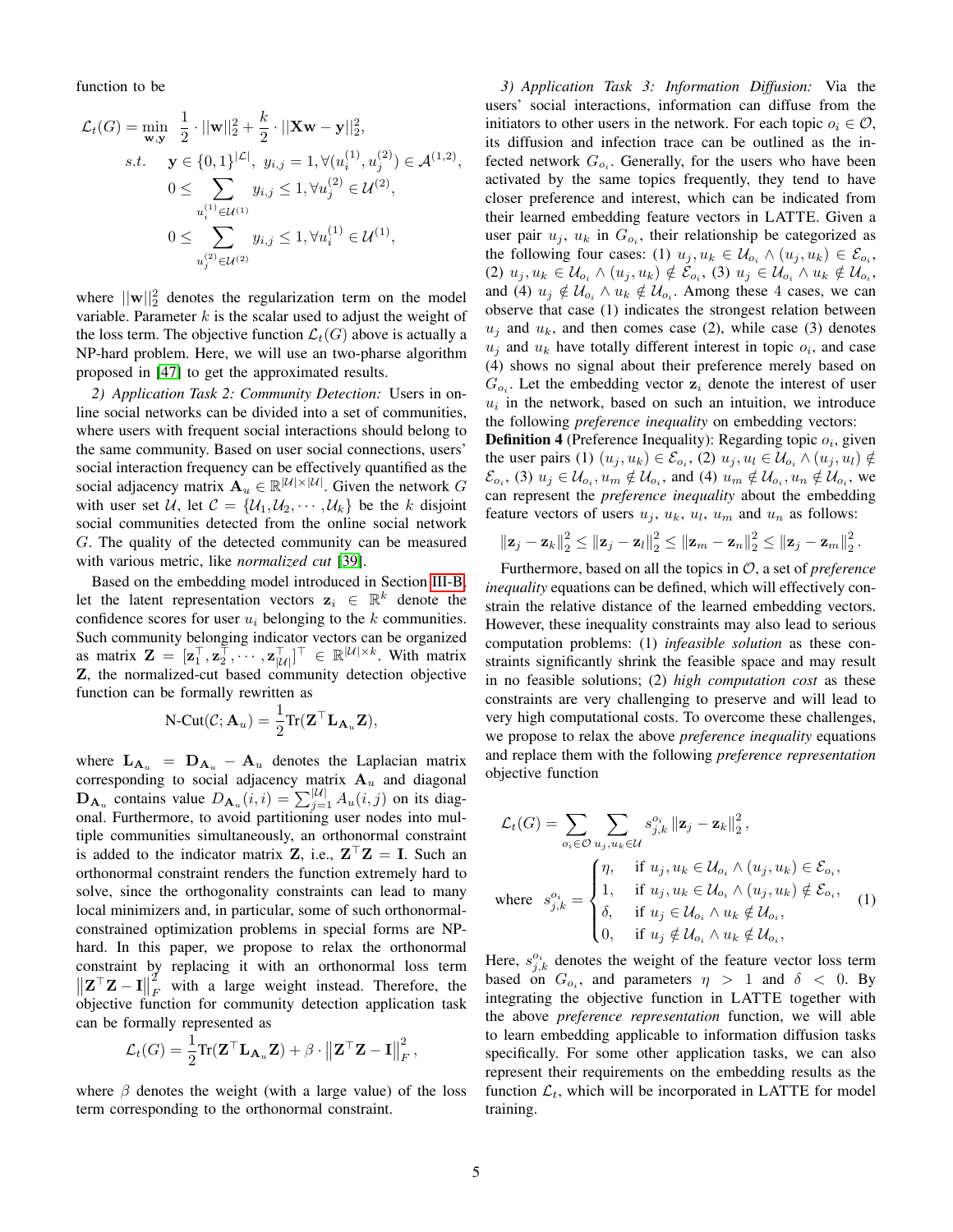*4) Task Oriented Network Embedding Objective Function:* For the task oriented network embedding, the objective function needs to consider both the network embedding loss term as well as the objectives from the external application tasks with a parameter  $c \in [0,1]$  balances between these two objectives. Formally, we can represent the joint objective function to be

$$
\min c \cdot \mathcal{L}_e(G) + (1 - c) \cdot \mathcal{L}_t(G).
$$

To minimize the above objective function, we utilize Stochastic Gradient Descent (SGD).

#### IV. EXPERIMENTS

To test the effectiveness of the proposed model, extensive experiments have been done on a real-world heterogeneous social network dataset. In this section, we will first provide a brief description about the dataset used in the experiments, and then introduce the experimental settings, experimental results and parameter sensitivity analysis for the previous mentioned three tasks.

# *A. Experimental Setting: Network Alignment Oriented Network Embedding*

We will introduce the experiment settings including the detailed setups, comparison methods and evaluation metrics for network alignment oriented network embedding in this part. The dataset we use is two online heterogeneous social networks: Twitter and Foursquare. The detailed description is in the [\[19\]](#page-9-5).

*1) Experiment Setup:* For the network alignment task, we have  $3,388$  anchor links between Twitter and Foursquare, which are treated as the positive anchor link instances. Meanwhile, for the remaining non-existing anchor links between networks, they are regarded as the negative anchor link instances instead. Because of the imbalance between positive set and negative set in real dataset (i.e., the negative set is far larger than the positive set), to make a detailed study in the performance of LATTE when facing imbalance data, we sample negative link instances from negative set according to a certain ratio regarding with the number of positive set, which is controlled by parameter  $\lambda \in \{1, 2, \dots, 10\}$ . Furthermore, to eliminate the variance of each training process, we adopt the 10-fold cross validation to partition our dataset into the training set and testing set under different sample ratio. We take 9 folds out of 10 as training set and the rest is the testing set. For network alignment task, we will get the feature representation of each user first and then concatenate user features for anchor links according to the user pairs. After obtaining the combined feature representations, we feed it into the network alignment objective function introduced in this paper in order to predict label for potential links. In our proposed model LATTE, we filtered the users who do not have profile information since they cannot provide any useful information and set the parameter in diffusive network proximity  $\bar{n} = 4$  since the users in networks are almost all connected to each other if the diffusive order is greater than 4.

<span id="page-5-0"></span>*2) Comparison Methods:* This paper focuses on improving the existing network embedding model for the application oriented tasks, and the comparison methods used in this paper are mainly about the network embedding models, which are listed as follows:

- LATTE: Framework LATTE is the general external application task oriented network embedding model proposed in this paper. The objective function of LATTE covers both the network embedding and external tasks, and the leaned embedding representation feature vector can effectively both the network structures and the application task objectives.
- *Auto-encoder Model*: The AUTO-ENCODER model proposed in [\[2\]](#page-9-13) can project the instances into a lowdimensional feature space. In the experiments, we build the AUTO-ENCODER model merely based on the friendship link among users, and we also adjust the loss term for AUTO-ENCODER by weighting the non-zero features more with parameter  $\gamma$  as introduced in Section [III-A1.](#page-2-1)
- *Node2vec Model*: The NODE2VEC model [\[16\]](#page-9-4) adopts a flexible notion of a node's network neighborhood and design a biased random walk procedure to sample the neighbors. NODE2VEC can capture  $1-k<sub>th</sub>$ -order of node proximity in homogeneous networks (based on users and their friendship connections).
- *DeepWalk Model*: The DEEPWALK model [\[35\]](#page-9-2) extends the word2vec model [\[32\]](#page-9-14) to the network embedding scenario. DEEPWALK uses local information obtained from truncated random walks to learn latent based on social connections.

*3) Evaluation Metrics:* To evaluate the performance of the learned embedding vectors, we use accuracy, precision, recall, and F1 as the evaluation metrics.

# *B. Experimental Result: Network Alignment Oriented Network Embedding*

In this part, we will show the experimental results of network alignment task. For LATTE, we set model parameters  $k = 1, c = 0.001, \alpha_i = 1000$  for  $i \in \{1, 2, 3, 4\}$ , and the regularization weight  $\theta = 0.01$ . Based on the parameter settings, we get the experiment results of network alignment task, which are shown in Table [I.](#page-6-0) Table [I](#page-6-0) can be divided into four parts and each part shows the result of one comparison method. A certain value (including the mean and standard deviation of 10 fold cross validation) in the table represents the result of the corresponding metrics under a certain negative/positive ratio and a certain comparison method. When taking a look at the table, it generally shows that our proposed method LATTE can achieve the best performance in the network alignment task for all four evaluation metrics. However, when the negative/positive ratio changing from 1 to 10, the performance of LATTE gradually gets worse. By contrast, we notice that the other three comparison methods cannot handle network alignment problem especially when the imbalance ratio get larger. The phenomenon suggests that the network structure provides less information to deal with the alignment task.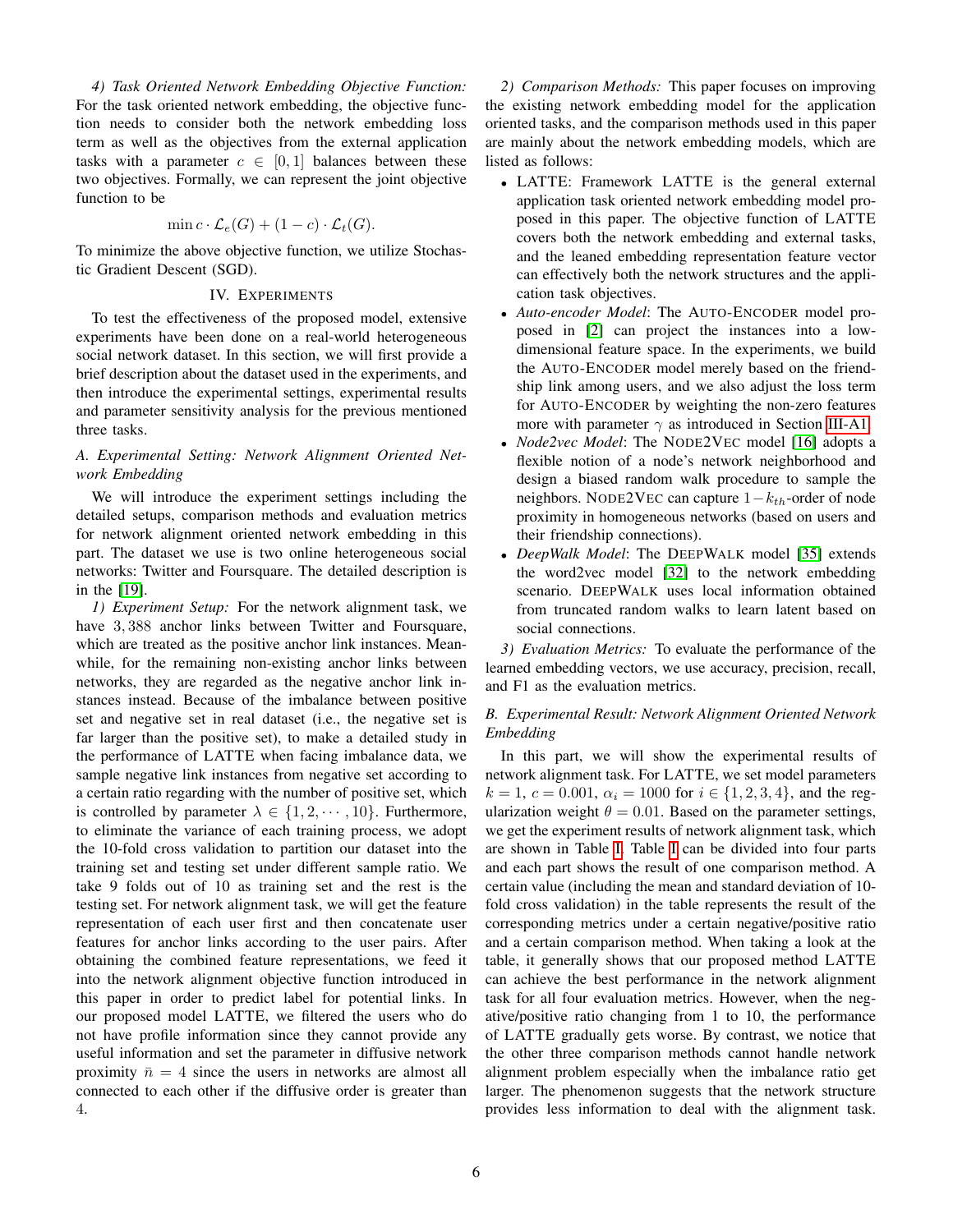<span id="page-6-0"></span>TABLE I PERFORMANCE ON NETWORK ALIGNMENT TASK OF THE COMPARISON METHODS (PARAMETER  $\lambda$  CHANGES IN  $\{1, 2, \cdots, 10\}$ , STEPS OF DIFFUSIVE NETWORK PROXIMITY  $i \in \{1, 2, 3, 4\}, \alpha_i = 1000, \theta = 0.01, c = 0.001, k = 1)$ .

|                                 |                                                             | Negative/Positive Ratio $\lambda$                                        |                                                                          |                                                                          |                                                                          |                                                                            |                                                                            |                                                                            |                                                                          |                                                                          |                                                                          |
|---------------------------------|-------------------------------------------------------------|--------------------------------------------------------------------------|--------------------------------------------------------------------------|--------------------------------------------------------------------------|--------------------------------------------------------------------------|----------------------------------------------------------------------------|----------------------------------------------------------------------------|----------------------------------------------------------------------------|--------------------------------------------------------------------------|--------------------------------------------------------------------------|--------------------------------------------------------------------------|
| metric                          | method                                                      |                                                                          | $\overline{2}$                                                           | 3                                                                        | 4                                                                        | 5                                                                          | 6                                                                          | $\overline{7}$                                                             | 8                                                                        | 9                                                                        | 10                                                                       |
| ⋋                               | LATTE<br>NODE2VEC<br><b>AUTO-ENCODER</b><br><b>DEEPWALK</b> | $0.903 + 0.012$<br>$0.494 + 0.008$<br>$0.495 + 0.021$<br>$0.498 + 0.016$ | $0.878 + 0.012$<br>$0.659 + 0.015$<br>$0.665 + 0.012$<br>$0.666 + 0.012$ | $0.862 + 0.010$<br>$0.750 + 0.008$<br>$0.750 + 0.008$<br>$0.750 + 0.008$ | $0.856 + 0.008$<br>$0.800 + 0.008$<br>$0.800 + 0.008$<br>$0.800 + 0.008$ | $0.854 + 0.008$<br>$0.833 + 0.008$<br>$0.833 + 0.008$<br>$0.833 + 0.008$   | $0.860 + 0.007$<br>$0.857 + 0.004$<br>$0.857 + 0.004$<br>$0.857 + 0.004$   | $0.870 + 0.007$<br>$0.875 + 0.003$<br>$0.875 + 0.003$<br>$0.875 \pm 0.003$ | $0.877 + 0.011$<br>$0.889 + 0.004$<br>$0.889 + 0.004$<br>$0.889 + 0.004$ | $0.893 + 0.010$<br>$0.900 + 0.008$<br>$0.900 + 0.008$<br>$0.900 + 0.008$ | $0.903 + 0.006$<br>$0.909 + 0.005$<br>$0.909 + 0.005$<br>$0.909 + 0.005$ |
| E.                              | LATTE<br>NODE2VEC<br><b>AUTO-ENCODER</b><br><b>DEEPWALK</b> | $0.910 + 0.013$<br>$0.489 + 0.017$<br>$0.498 + 0.027$<br>$0.496 + 0.031$ | $0.840 + 0.018$<br>$0.042 + 0.018$<br>$0.010 + 0.007$<br>$0.002 + 0.004$ | $0.774 + 0.012$<br>$0.000 + 0.000$<br>$0.002 + 0.004$<br>$0.000 + 0.000$ | $0.719 + 0.014$<br>$0.000 + 0.000$<br>$0.000 + 0.000$<br>$0.000 + 0.000$ | $0.674 \pm 0.017$<br>$0.000 + 0.000$<br>$0.000 + 0.000$<br>$0.000 + 0.000$ | $0.641 \pm 0.014$<br>$0.000 + 0.000$<br>$0.000 + 0.000$<br>$0.000 + 0.000$ | $0.609 + 0.014$<br>$0.000 + 0.000$<br>$0.000 + 0.000$<br>$0.000 + 0.000$   | $0.565 + 0.023$<br>$0.000 + 0.000$<br>$0.000 + 0.000$<br>$0.000 + 0.000$ | $0.542 + 0.028$<br>$0.000 + 0.000$<br>$0.000 + 0.000$<br>$0.000 + 0.000$ | $0.497 + 0.028$<br>$0.000 + 0.000$<br>$0.000 + 0.000$<br>$0.000 + 0.000$ |
|                                 | LATTE<br>NODE2VEC<br><b>AUTO-ENCODER</b><br><b>DEEPWALK</b> | $0.849 + 0.021$<br>$0.494 + 0.023$<br>$0.496 + 0.026$<br>$0.500 + 0.023$ | $0.745 + 0.022$<br>$0.317 + 0.113$<br>$0.303 + 0.223$<br>$0.200 + 0.400$ | $0.655 + 0.015$<br>$0.000 + 0.000$<br>$0.117 + 0.236$<br>$0.000 + 0.000$ | $0.589 + 0.016$<br>$0.000 + 0.000$<br>$0.000 + 0.000$<br>$0.000 + 0.000$ | $0.537 + 0.020$<br>$0.000 + 0.000$<br>$0.000 + 0.000$<br>$0.000 + 0.000$   | $0.505 + 0.014$<br>$0.000 + 0.000$<br>$0.000 + 0.000$<br>$0.000 \pm 0.000$ | $0.488 + 0.014$<br>$0.000 + 0.000$<br>$0.000 + 0.000$<br>$0.000 + 0.000$   | $0.468 + 0.033$<br>$0.000 + 0.000$<br>$0.000 + 0.000$<br>$0.000 + 0.000$ | $0.477 + 0.041$<br>$0.000 + 0.000$<br>$0.000 + 0.000$<br>$0.000 + 0.000$ | $0.472 + 0.032$<br>$0.000 + 0.000$<br>$0.000 + 0.000$<br>$0.000 + 0.000$ |
| $\overline{\overline{a}}$<br>Lĕ | LATTE<br>NODE2VEC<br><b>AUTO-ENCODER</b><br><b>DEEPWALK</b> | $0.980 + 0.006$<br>$0.485 + 0.026$<br>$0.503 + 0.052$<br>$0.498 + 0.066$ | $0.963 + 0.012$<br>$0.023 + 0.010$<br>$0.005 + 0.004$<br>$0.001 + 0.002$ | $0.948 + 0.009$<br>$0.000 + 0.000$<br>$0.001 + 0.002$<br>$0.000 + 0.000$ | $0.923 + 0.016$<br>$0.000 + 0.000$<br>$0.000 + 0.000$<br>$0.000 + 0.000$ | $0.905 + 0.018$<br>$0.000 + 0.000$<br>$0.000 + 0.000$<br>$0.000 + 0.000$   | $0.875 + 0.014$<br>$0.000 + 0.000$<br>$0.000 + 0.000$<br>$0.000 + 0.000$   | $0.810 + 0.037$<br>$0.000 + 0.000$<br>$0.000 + 0.000$<br>$0.000 + 0.000$   | $0.716 + 0.017$<br>$0.000 + 0.000$<br>$0.000 + 0.000$<br>$0.000 + 0.000$ | $0.630 + 0.032$<br>$0.000 + 0.000$<br>$0.000 + 0.000$<br>$0.000 + 0.000$ | $0.526 + 0.032$<br>$0.000 + 0.000$<br>$0.000 + 0.000$<br>$0.000 + 0.000$ |

The main reason is that these 3 baseline methods do not take considerations about the external application tasks in the embedding process. Such a detachment renders their embedding representations useless for the network alignment task. Whereas LATTE expresses the relatively strong robustness from experiment results. This is because we incorporate both the application task loss function and the one-to-one constraint in the objective function. Assisted by the application task, LATTE is able to learn very good embedding representations for the user nodes, which have shown to be effective for the network alignment task.

# *C. Experimental Setting: Community Detection Oriented Network Embedding*

In this part, we will introduce the experiment setting for the community detection oriented network embedding, including the detailed experiment setups, comparison methods, and evaluation metrics.

*1) Comparison and Evaluation Metrics:* We will use the same methods introduced in the previous subsection [IV-A2](#page-5-0) as our comparison in community detection, where the application task incorporated in LATTE will be changed to *community detection* instead. To evaluate the community structure outputted by different comparison methods, we will use 4 other widely applied metrics *normalized-dbi* [\[12\]](#page-9-15), *silhouette index* [\[37\]](#page-9-16), *density* [\[38\]](#page-9-17), and *entropy* [\[34\]](#page-9-18) in this paper. Metrics *ndbi*, *silhouette* will be computed based on the "diffusive proximity" scores  $B_{\bar{n}}$  at the "stable" state, *density* counts the number of edges in each of the community, and *entropy* measures the distribution of the community sizes.

## *D. Experimental Result: Community Detection Oriented Network Embedding*

In Figure [1,](#page-7-0) we show the experimental results of the community detection oriented network embedding task, evaluated by ndbi, silhouette index, density and entropy respectively. The x axis of the figures denotes  $k$ , i.e., the number of communities in the network, which changes in the range  $\{10, 20, \dots, 100\}$ . Here, the parameter  $c$  takes value 0.5, denoting the embedding and community detection objectives have equal weights.

According to the results in Figure [1\(a\),](#page-7-1) LATTE model incorporating the community detection objective in the framework learning can outperform the other pure network embedding models with great advantages. Metric ndbi (Normalized-DBI) effectively measures the number of links in communities against those between communities. According to the results, LATTE can achieve ndbi around 0.95 steadily for different numbers of communities, which denotes that the community detected by LATTE can generally partition closely connected user nodes into the same communities. The ndbi obtained by the other comparison methods are much lower than LATTE. For instance, when  $k = 10$  (i.e., we aim at partitioning the network into 10 communities), the ndbi scores obtained by AUTO-ENCODER, DEEPWALK and NODE2VEC are all below 0.2, which is less than  $\frac{1}{4}$  of the ndbi obtained by LATTE. In addition, the ndbi obtained by these methods varies a lot with different  $k$  values, which indicates the unstableness of the results learned by these methods in community detection. Similar observations can be observed for the Silhouette metric in Figure [1\(b\).](#page-7-2)

As the community number  $k$  increases, the network will be partitioned into smaller communities, and more crosscommunity edges will be cut. According to the results in Figure [1\(c\),](#page-7-3) the density of the community detection results achieved by all the methods will decrease as  $k$  goes larger. Meanwhile, the density of the community detection obtained by LATTE is much larger and almost one time greater than those obtained by the other baseline methods. It indicates that LATTE will consider the edge cut loss in the embedding process, and the learned representation feature vectors can effective indicate the optimal community partition results of the network. In Figure  $1(d)$ , we show the entropy obtained by all the comparison methods. Generally, entropy measures how balanced the network is partitioned in terms of community size, and balanced community structures (with close numbers of users) will achieve smaller entropy. According to the results, the community structures obtained by LATTE seems to be more balanced and reasonable compared with the community structures detected by the other methods. With detailed analysis of the community size in the results, the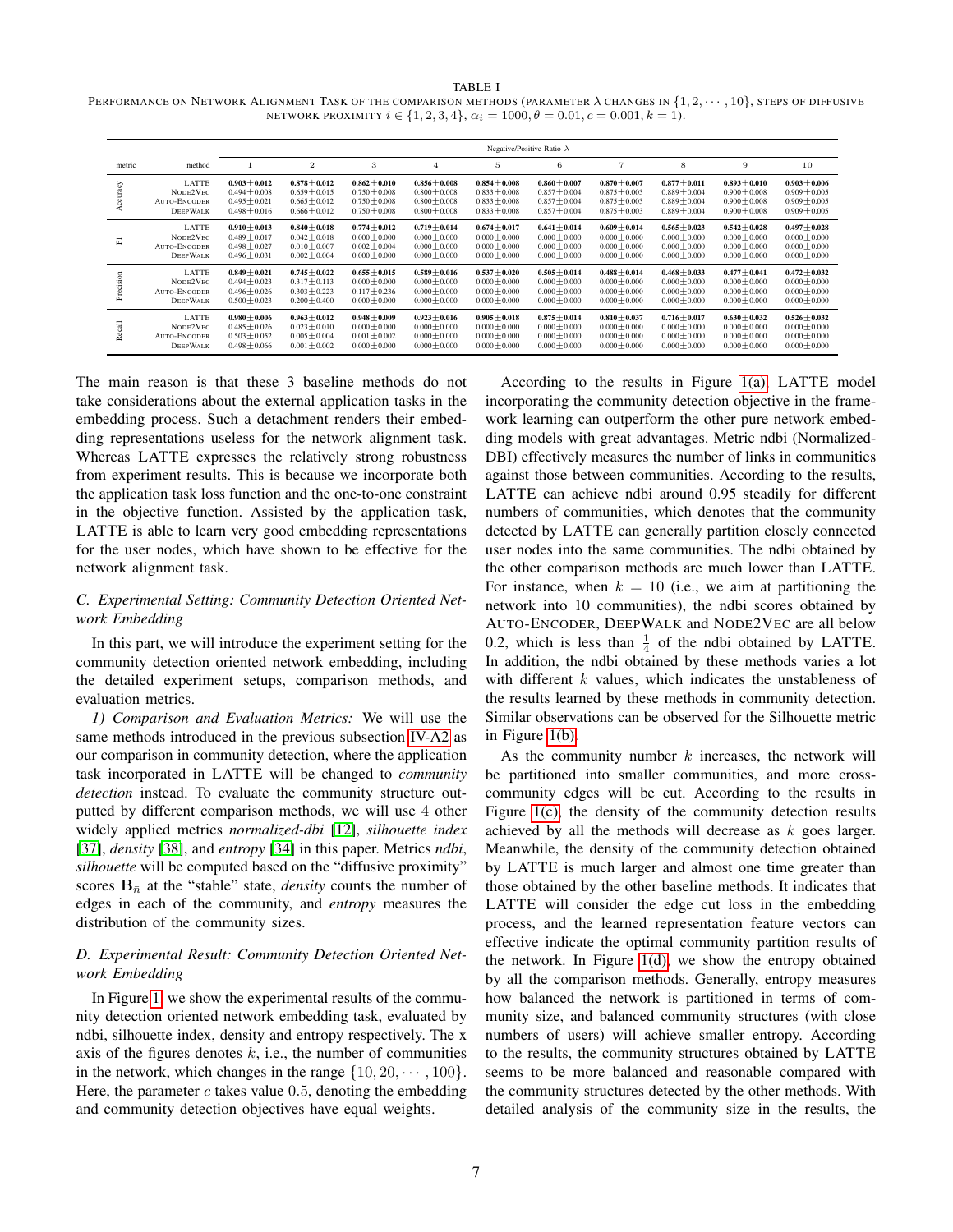<span id="page-7-2"></span><span id="page-7-1"></span>

Fig. 2. Community Detection Oriented Network Embedding Framework Parameter Analysis.

community detected by AUTO-ENCODER, DEEPWALK and NODE2VEC contain some extremely small-sized and largesized communities.

In sum, according to the experimental results, incorporating the community detection objective in the network embedding learning process can effectively improve the effectiveness of the embedding results for the community detection task, which also demonstrates our claim at the beginning of this paper.

# *E. Parameter Analysis: Community Detection Oriented Network Embedding*

In Figure [2,](#page-7-5) we show the parameter sensitivity analysis about  $c$  (i.e., the embedding loss weight) in the community detection oriented network embedding task with the evaluation metrics ndbi, silhouette, density and entropy respectively. In the analysis, we fix  $k = 50$  and change c with values in  $\{0.1, 0.2, \cdots, 0.9, 1.0\}$ , where 1.0 denotes the application task loss function will have weight 0. According to the results, as  $c$  value increases, the performance of LATTE will generally degrade steadily. The potential reason can be that, as  $c$ increase, the framework will aim optimizing the embedding component instead of the application task, and the learned embedding feature vectors can mainly reflect the embedding objective instead.

According to the results in Figure [2,](#page-7-5) we can observe that when  $c = 1.0$ , the performance of LATTE can still outperform the other baseline methods (with  $k = 50$ ) in Figure [1](#page-7-0) respectively, except AUTO-ENCODER with metric ndbi. It shows that utilizing the heterogeneous information for the network representation learning in LATTE can helpfully capture better social community structure than the other network embedding methods.

## <span id="page-7-5"></span><span id="page-7-4"></span><span id="page-7-3"></span><span id="page-7-0"></span>*F. Experimental Setting: Information Diffusion Oriented Network Embedding*

In this part, we will introduce the experimental setting for the information diffusion oriented network embedding, including the detailed experiment setups, comparison methods, and evaluation metrics respectively. In the experiments, 5 hidden layers are involved in framework LATTE (2 hidden layers in encoder step, 2 in decoder step, and 1 fusion hidden layer). The number neuron in these hidden layers are 256, 128, 64, 128 and 256 respectively (i.e., the objective feature space dimension parameter  $d = 64$ ). The parameters  $\alpha = 1.0$ ,  $\theta = 0.1$ ,  $\eta = 10.0$ ,  $\delta = -1.0$ ,  $\gamma = 1000.0$  and 0.001 learning rate are used in the experiments.

*1) Comparison Methods and Evaluation Metrics:* The comparison methods used in the information diffusion oriented network embedding task are generally identical to those introduced in Section [IV-A2,](#page-5-0) except the application objective function in LATTE will be changed to that of the information diffusion task instead. Based on the computed potential diffusion link probability, we can compute the AUC and Precision@100 by comparing them with the ground truth labels of the diffusion links in the test set. Furthermore, we also adopted a threshold  $t \in [0, 1]$  to partition these prediction results into two bins, namely the positive set and negative set. For the diffusion link probability greater than  $t$ , we will assign them with a positive label; while for those with probability smaller than  $t$ , they will be assigned with a negative label instead. Various classification based evaluation metrics, including F1, Precision, Recall, Accuracy, will be used here to evaluate the quality of the predicted labels in the experiments.

# *G. Experimental Result and Parameter Analysis: Information Diffusion Oriented Network Embedding*

In Figure [3,](#page-8-0) we show the experimental results obtained by the comparison methods in the information diffusion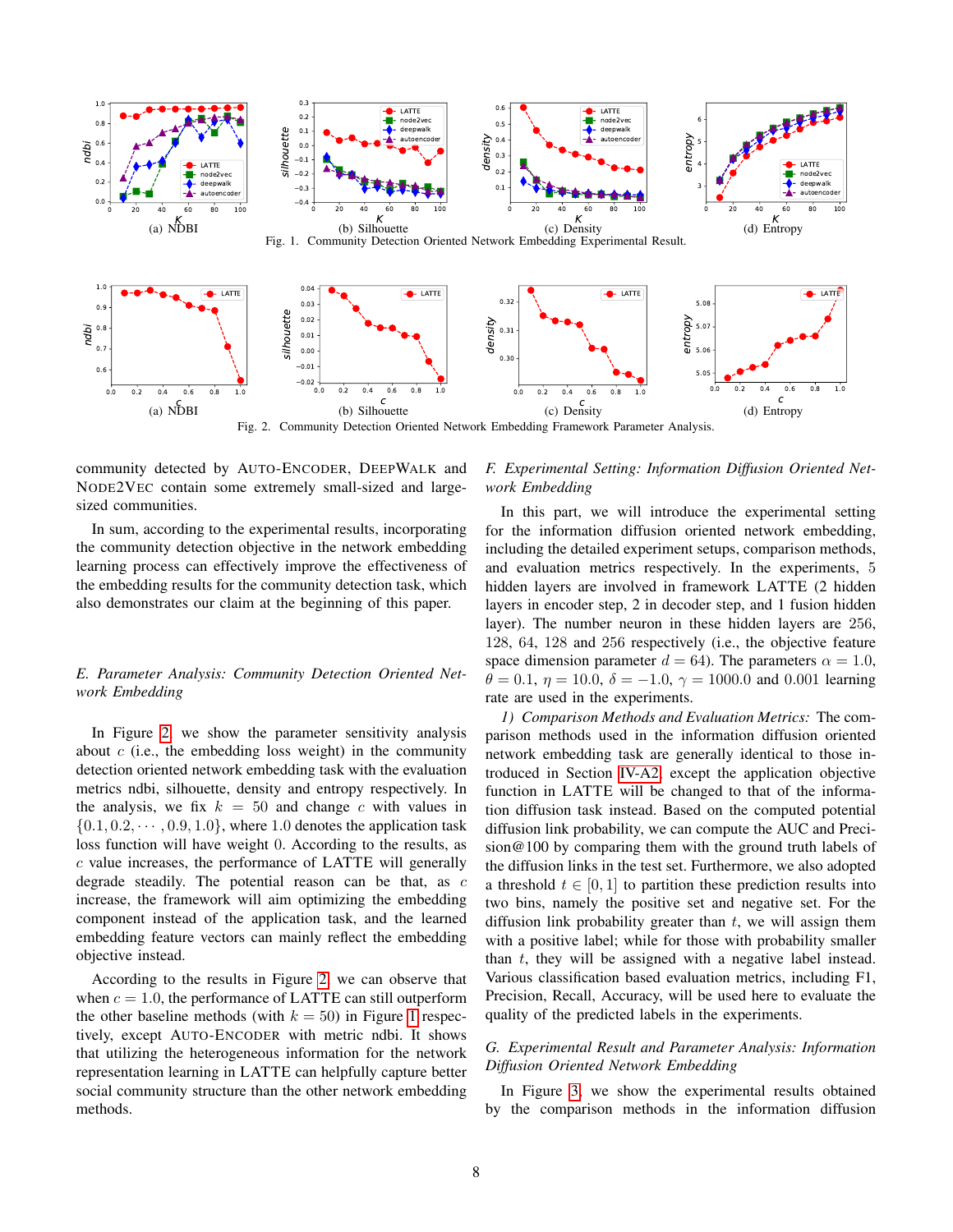oriented network embedding task, evaluated by AUC and Precision@100. Besides embedding the networks structure and social information, the objective studied here will also cover the modeling of information diffusion process in the networks. Here, to denote different ratios of labeled diffusion links, we change the sample ratio with values in  $\{0.1, 0.2, \dots, 0.9, 1.0\}$ , and fix the weight  $c$  with value 0.5.

According to the performance of the comparison methods, the results obtained by methods DEEPWALK, AUTO-ENCODER and NODE2VEC don't change with  $c$ . The main reason is that these methods don't use the information diffusion information in the model building, and the change the sample ration will not affect the performance of these methods. According to Figures [3\(a\)](#page-8-1) and [3\(b\),](#page-8-2) as the sample ratio increases, the AUC and Precision@100 achieved by LATTE will increase. The main reason is that with larger sample ratios, more positive diffusion links will be available in the training set and the learned model as well as the embedding feature vectors will be able to capture the patterns about these positive diffusion links. It will lead to better prediction performance on the testing set.

In Figure [4,](#page-8-3) we provide the parameter sensitivity analysis about the weight  $c$  in the framework. Similar observations can be found in the results, as  $c$  increase, the AUC and Precision@100 score obtained by LATTE will go down. Slightly different from the community detection task, as  $c$ goes to 1.0, the performance metric scores of LATTE will be slightly lower than those obtained by AUTO-ENCODER. It indicates that incorporating the heterogeneous network structure and social information in the embedding process may not be very useful for the information diffusion task, and non-relevant information can be slightly misleading for inferring the potential future diffusion links among users in the networks.

#### V. RELATED WORK

Network Representation Learning: Network representation learning has become a very hot research problem recently, which can project a graph-structured data to the feature vector representations. In recent years, many network embedding works based on random walk model and deep learning models have been introduced, like Deepwalk [\[35\]](#page-9-2), node2vec [\[16\]](#page-9-4), AutoNE [\[44\]](#page-9-19) and CAN [\[31\]](#page-9-20). Perozzi et al. extends the word2vec model [\[32\]](#page-9-14) to the network scenario and introduce the Deepwalk algorithm. Chang et al. [\[6\]](#page-9-9) learn the embedding of networks involving text and image information. Chen et al. [\[7\]](#page-9-21) introduce a task guided embedding model to learn the representations for the author identification problem. Most of these embedding models are proposed for homogeneous networks, and assume the learned feature vectors can be applicable to all external tasks. These existing methods will suffer from great problems in the real-world applications mainly due to the inconsistency between specific task objectives against the embedding objective.

Network Alignment. Network alignment problem is an important research problem, which has been studied in various

<span id="page-8-2"></span><span id="page-8-1"></span><span id="page-8-0"></span>

Fig. 3. Result of Information Diffusion Task Oriented Network Embedding Framework.

<span id="page-8-3"></span>

Fig. 4. Information Diffusion Oriented Network Embedding Framework Parameter Analysis.

areas, e.g., protein-protein-interaction network alignment in bioinformatics [\[17\]](#page-9-22), [\[22\]](#page-9-23), [\[40\]](#page-9-24), chemical compound matching in chemistry [\[41\]](#page-9-25), ontology alignment web semantics [\[13\]](#page-9-26), graph matching in combinatorial mathematics [\[30\]](#page-9-27), figure matching and merging in computer vision [\[11\]](#page-9-28), [\[1\]](#page-9-29), and online social network matching and alignment [\[19\]](#page-9-5), [\[50\]](#page-10-3), [\[49\]](#page-10-4). Recently, lots of works have been done for social network alignment specifically, IONE maintains the both local and higher-order structural information [\[25\]](#page-9-30). ActiveIter utilizes the meta diagram in a active learning framenwork [\[36\]](#page-9-31). But None of these can be extensible for other tasks.

Clustering and Community Detection. Clustering is a very broad research area, which includes various types of clustering tasks, like consensus clustering [\[27\]](#page-9-32), [\[26\]](#page-9-33), multiview/relational clustering [\[3\]](#page-9-34), [\[5\]](#page-9-35), [\[46\]](#page-10-5), co-training based clustering [\[20\]](#page-9-36). In recent years, clustering based community detection in online social networks is very popular, where a comprehensive survey is available in [\[29\]](#page-9-37). Several different techniques have been proposed to optimize certain community metrics, e.g., modularity [\[33\]](#page-9-38) or normalized cut [\[39\]](#page-9-12). A detailed tutorial on spectral clustering has been given by Luxburg in [\[28\]](#page-9-6). In this paper, we propose to do community detection by incorporating it in the embedding task, where the learned embedding feature vectors can capture not only network structure but also the community structure at the same time.

Influence Maximization and Information Diffusion. Influence maximization problem as a popular research topic was first proposed by Domingos et al. [\[14\]](#page-9-7). It was first formulated as an optimization problem in [\[18\]](#page-9-8), where Kempe et al. proposed two basic stochastic influence propagation models, the *independent cascade (IC) model* and *linear threshold (LT) model*. Since then, a considerable amount of works on speeding up the seed selection algorithms [\[10\]](#page-9-39) are introduced, including the scalable CELF model [\[21\]](#page-9-40) and heuristic based algorithms for IC [\[9\]](#page-9-41) and LT [\[8\]](#page-9-42) models. Information diffusion on heterogeneous and multi-relational networks has become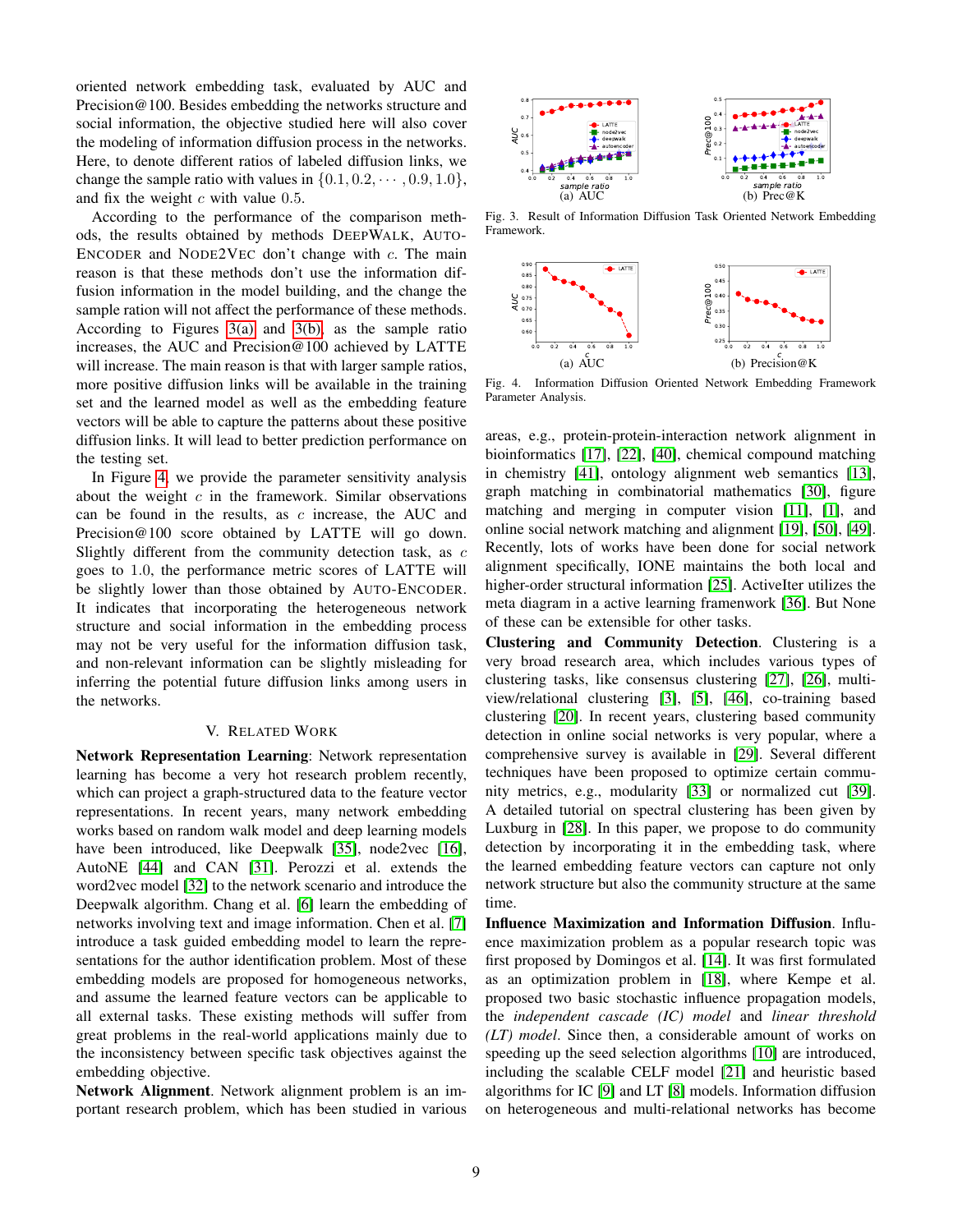an increasingly important topic in recent years [\[42\]](#page-9-43), [\[24\]](#page-9-44). However, all these existing works mainly focus on constructing the models that fit the information diffusion process, but fail to learn users' topic preference representations as well as the diffusion patterns representations, which will be studied in this paper using the embedding approach.

#### VI. CONCLUSION

In this paper, we have studied the "*application oriented network embedding*" problem, which aims at learning the heterogeneous network embeddings subject to specific application requirements. To address the problem, we introduce a novel application oriented heterogeneous network embedding model, namely LATTE. The node closeness can be effectively measured with the novel "diffusive proximity" concept in LATTE based on  $1 - n_{th}$ -order of node proximity. By extending the autoencoder model, the embedding results learned by LATTE can both preserve the heterogeneous network structure as well as incorporating the external application objectives effectively. Extensive experiments done on a realworld heterogeneous networked dataset have demonstrated the effectiveness and advantages of LATTE over other existing network embedding models in application tasks, like network alignment, community detection and information diffusion.

## VII. ACKNOWLEDGEMENT

This work is partially supported by NSF through grant IIS-1763365 and by FSU.

#### **REFERENCES**

- <span id="page-9-29"></span>[1] M. Bayati, M. Gerritsen, D. Gleich, A. Saberi, and Y. Wang. Algorithms for large, sparse network alignment problems. In *ICDM*, 2009.
- <span id="page-9-13"></span>[2] Y. Bengio, P. Lamblin, D. Popovici, and H. Larochelle. Greedy layerwise training of deep networks. In *NIPS*, 2006.
- <span id="page-9-34"></span>[3] S. Bickel and T. Scheffer. Multi-view clustering. In *ICDM*, 2004.
- <span id="page-9-0"></span>[4] A. Bordes, N. Usunier, A. Garcia-Duran, J. Weston, and O. Yakhnenko. Translating embeddings for modeling multi-relational data. In *NIPS*. 2013.
- <span id="page-9-35"></span>[5] X. Cai, F. Nie, and H. Huang. Multi-view k-means clustering on big data. In *IJCAI*, 2013.
- <span id="page-9-9"></span>[6] S. Chang, W. Han, J. Tang, G. Qi, C. Aggarwal, and T. Huang. Heterogeneous network embedding via deep architectures. In *KDD*, 2015.
- <span id="page-9-21"></span>[7] T. Chen and Y. Sun. Task-guided and path-augmented heterogeneous network embedding for author identification. *CoRR*, abs/1612.02814, 2016.
- <span id="page-9-42"></span>[8] W. Chen, C. Wang, and Y. Wang. Scalable influence maximization for prevalent viral marketing in large-scale social networks. In *KDD*, 2010.
- <span id="page-9-41"></span>[9] W. Chen, Y. Wang, and S. Yang. Efficient influence maximization in social networks. In *KDD*, 2009.
- <span id="page-9-39"></span>[10] W. Chen, Y. Yuan, and L. Zhang. Scalable influence maximization in social networks under the linear threshold model. In *ICDM*, 2010.
- <span id="page-9-28"></span>[11] D. Conte, P. Foggia, C. Sansone, and M. Vento. Thirty years of graph matching in pattern recognition. *IJPRAI*, 2004.
- <span id="page-9-15"></span>[12] D. Davies and D. Bouldin. A cluster separation measure. *IEEE Transactions on Pattern Analysis and Machine Intelligence*, 1979.
- <span id="page-9-26"></span>[13] A. Doan, J. Madhavan, P. Domingos, and A. Halevy. Ontology matching: A machine learning approach. In *Handbook on Ontologies*. 2004.
- <span id="page-9-7"></span>[14] P. Domingos and M. Richardson. Mining the network value of customers. In *KDD*, 2001.
- <span id="page-9-11"></span>[15] André Elisseeff and Jason Weston. A kernel method for multi-labelled classification. In *Advances in neural information processing systems*, pages 681–687, 2002.
- <span id="page-9-4"></span>[16] A. Grover and J. Leskovec. Node2vec: Scalable feature learning for networks. In *KDD*, 2016.
- <span id="page-9-22"></span>[17] M. Kalaev, V. Bafna, and R. Sharan. Fast and accurate alignment of multiple protein networks. In M. Vingron and L. Wong, editors, *Research in Computational Molecular Biology*. 2008.
- <span id="page-9-8"></span>[18] D. Kempe, J. Kleinberg, and E. Tardos. Maximizing the spread of ´ influence through a social network. In *KDD*, 2003.
- <span id="page-9-5"></span>[19] X. Kong, J. Zhang, and P. Yu. Inferring anchor links across multiple heterogeneous social networks. In *CIKM*, 2013.
- <span id="page-9-36"></span>[20] A. Kumar and H. Daumé. A co-training approach for multi-view spectral clustering. In *ICML*, 2011.
- <span id="page-9-40"></span>[21] J. Leskovec, A. Krause, C. Guestrin, C. Faloutsos, J. VanBriesen, and N. Glance. Cost-effective outbreak detection in networks. In *KDD*, 2007.
- <span id="page-9-23"></span>[22] C. Liao, K. Lu, M. Baym, R. Singh, and B. Berger. Isorankn: spectral methods for global alignment of multiple protein networks. *Bioinformatics*, 2009.
- <span id="page-9-1"></span>[23] Y. Lin, Z. Liu, M. Sun, Y. Liu, and X. Zhu. Learning entity and relation embeddings for knowledge graph completion. In *AAAI*, 2015.
- <span id="page-9-44"></span>[24] L. Liu, J. Tang, J. Han, M. Jiang, and S. Yang. Mining topic-level influence in heterogeneous networks. In *CIKM*, 2010.
- <span id="page-9-30"></span>[25] Li Liu, Xin Li, William Cheung, and Lejian Liao. Structural representation learning for user alignment across social networks. *IEEE Transactions on Knowledge and Data Engineering*, 2019.
- <span id="page-9-33"></span>[26] E. F. Lock and D. B. Dunson. Bayesian consensus clustering. *Bioinformatics*, 2013.
- <span id="page-9-32"></span>[27] A. Loureno, S. R. Bul, N. Rebagliati, A. L. N. Fred, M. A. T. Figueiredo, and M. Pelillo. Probabilistic consensus clustering using evidence accumulation. *Machine Learning*, 2013.
- <span id="page-9-6"></span>[28] U. Luxburg. A tutorial on spectral clustering. *CoRR*, abs/0711.0189, 2007.
- <span id="page-9-37"></span>[29] F. D. Malliaros and M. Vazirgiannis. Clustering and community detection in directed networks: A survey. *CoRR*, abs/1308.0971, 2013.
- <span id="page-9-27"></span>[30] F. Manne and M. Halappanavar. New effective multithreaded matching algorithms. In *IPDPS*, 2014.
- <span id="page-9-20"></span>[31] Zaiqiao Meng, Shangsong Liang, Hongyan Bao, and Xiangliang Zhang. Co-embedding attributed networks. In *Proceedings of the Twelfth ACM International Conference on Web Search and Data Mining*, pages 393– 401. ACM, 2019.
- <span id="page-9-14"></span>[32] T. Mikolov, I. Sutskever, K. Chen, G. Corrado, and J. Dean. Distributed representations of words and phrases and their compositionality. In *NIPS*, 2013.
- <span id="page-9-38"></span>[33] M. Newman and M. Girvan. Finding and evaluating community structure in networks. *Physical Review E*, 2004.
- <span id="page-9-18"></span>[34] N. Nguyen and R. Caruana. Consensus clusterings. In *Proceedings of the 2007 Seventh IEEE International Conference on Data Mining*, ICDM '07, pages 607–612, 2007.
- <span id="page-9-2"></span>[35] B. Perozzi, R. Al-Rfou, and S. Skiena. Deepwalk: Online learning of social representations. In *KDD*, 2014.
- <span id="page-9-31"></span>[36] Yuxiang Ren, Charu C Aggarwal, and Jiawei Zhang. Meta diagram based active social networks alignment. In *2019 IEEE 35th International Conference on Data Engineering (ICDE)*, pages 1690–1693. IEEE, 2019.
- <span id="page-9-16"></span>[37] P. Rousseeuw. Silhouettes: A graphical aid to the interpretation and validation of cluster analysis. *Journal of Computational and Applied Mathematics*, 1987.
- <span id="page-9-17"></span>[38] S. Schaeffer. Survey: Graph clustering. *Computer Science Review*, 2007.
- <span id="page-9-12"></span>[39] J. Shi and J. Malik. Normalized cuts and image segmentation. *TPAMI*, 2000.
- <span id="page-9-24"></span>[40] R. Singh, J. Xu, and B. Berger. Pairwise global alignment of protein interaction networks by matching neighborhood topology. In *RECOMB*, 2007.
- <span id="page-9-25"></span>[41] A. Smalter, J. Huan, and G. Lushington. Gpm: A graph pattern matching kernel with diffusion for chemical compound classification. In *IEEE BIBE*, 2008.
- <span id="page-9-43"></span>[42] Y. Sun, J. Han, X. Yan, P. Yu, and T. Wu. Pathsim: Meta path-based topk similarity search in heterogeneous information networks. In *VLDB*, 2011.
- <span id="page-9-3"></span>[43] J. Tang, M. Qu, M. Wang, M. Zhang, J. Yan, and Q. Mei. Line: Largescale information network embedding. In *WWW*, 2015.
- <span id="page-9-19"></span>[44] Ke Tu, Jianxin Ma, Peng Cui, Jian Pei, and Wenwu Zhu. Autone: Hyperparameter optimization for massive network embedding. In *Proceedings of the 25th ACM SIGKDD International Conference on Knowledge Discovery and Data Mining*, 2019.
- <span id="page-9-10"></span>[45] D. Wang, P. Cui, and W. Zhu. Structural deep network embedding. In *KDD*, 2016.